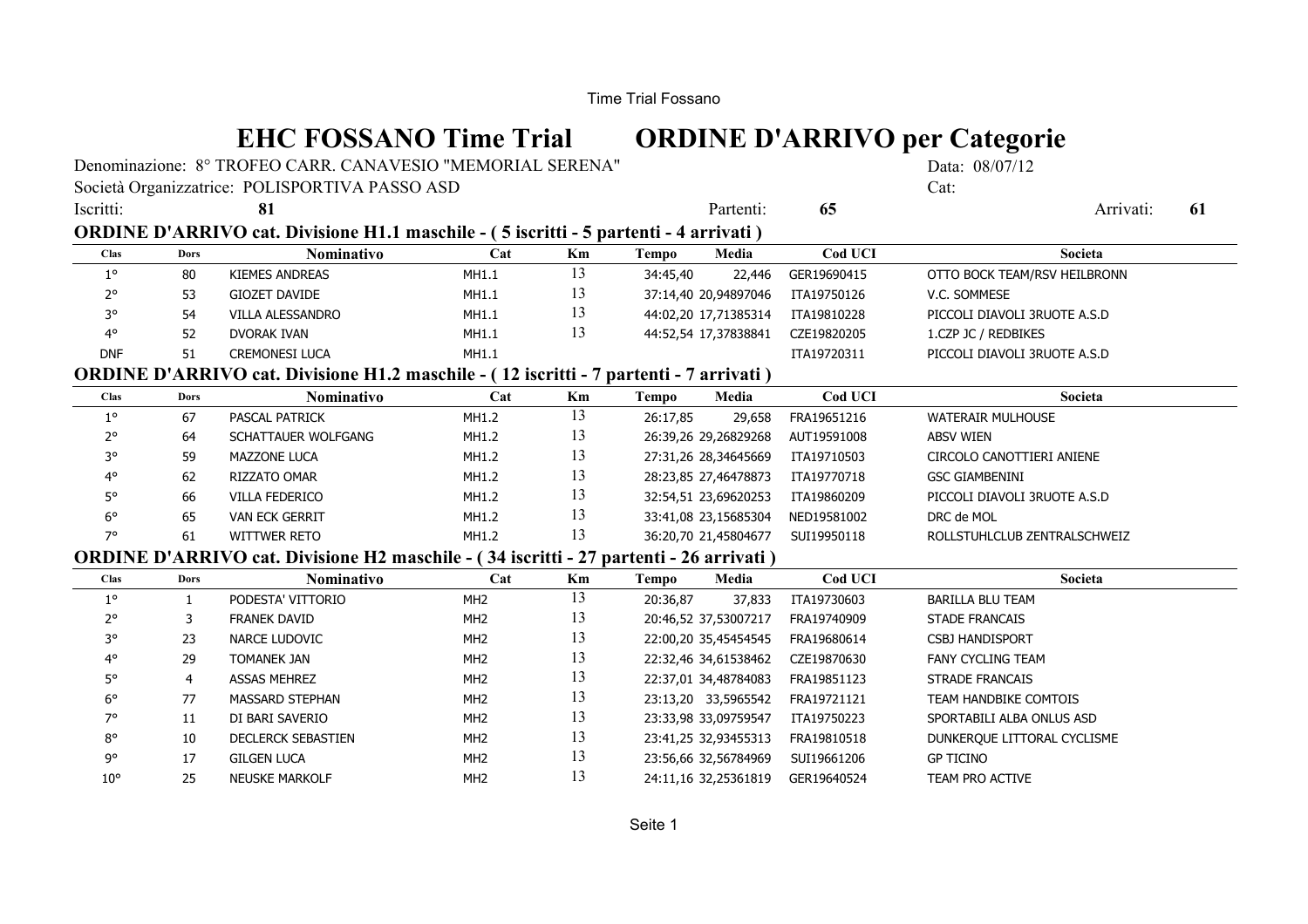#### Time Trial Fossano

| $11^{\circ}$ | 28 | SISKA MICHAL             | MH <sub>2</sub> | 13 | 24:14,76 32,16494845 | CZE19770820 | NUTREND SPECIALIZED TEAM       |
|--------------|----|--------------------------|-----------------|----|----------------------|-------------|--------------------------------|
| $12^{\circ}$ | 22 | MIRABILE CLAUDIO         | MH <sub>2</sub> | 13 | 24:37,73 31,66441137 | ITA19750518 | POLISPORTIVA PASSO ASD         |
| $13^{\circ}$ | 8  | ALBERGHINI DAVIDE        | MH <sub>2</sub> | 13 | 25:24,28 30,70866142 | ITA19691120 | G.C. APRE-OLMEDO               |
| $14^{\circ}$ |    | CONFORTI CLAUDIO         | MH <sub>2</sub> | 13 | 25:41,32 30,36988968 | ITA19750221 | TEAM MTB BEE AND BIKE-BREGNANO |
| $15^{\circ}$ | 78 | <b>DELAHEGUE PATRICE</b> | MH <sub>2</sub> | 13 | 25:53,19 30,13522215 | FRA19620329 | TEAM HANDBIKE COMTOIS          |
| $16^{\circ}$ | 21 | MARTEL FABRICE           | MH <sub>2</sub> | 13 | 26:13,12 29,75206612 | FRA19740324 | <b>STADE FRANCAIS</b>          |
| $17^\circ$   | 18 | <b>LEGEZA GYORGY</b>     | MH <sub>2</sub> | 13 | 26:33,92 29,36010038 | HUN19580719 | BLUE SCORPIONS MC              |
| $18^{\circ}$ | 19 | MALARDIER GEOFFROY       | MH <sub>2</sub> | 13 | 26:38,04 29,28660826 | FRA19780330 | <b>STADE FRANCAIS</b>          |
| 19°          | 15 | FANUCCHI FABIO           | MH <sub>2</sub> | 13 | 27:13,19 28,65890998 | ITA19750825 | DIV.A                          |
| $20^{\circ}$ | 30 | <b>MOYSES PATRICK</b>    | MH <sub>2</sub> | 13 | 27:23,80 28,46715328 | FRA19610912 | <b>WATERAIR MULHOUSE</b>       |
| $21^{\circ}$ | 16 | FIERAMOSCA FRANCESCO     | MH <sub>2</sub> | 13 | 28:30,80 27,35242548 | ITA19840118 | POLISPORTIVA PASSO ASD         |
| $22^{\circ}$ | 74 | MARGARIA GIOVANNI        | MH <sub>2</sub> | 13 | 30:03,46 25,95673877 | ESP19641019 | CANAL OLIMPIC CASTELLDEFELLS   |
| $23^{\circ}$ | 14 | DONGHI GIANPAOLO         | MH <sub>2</sub> | 13 | 31:04,27 25,10729614 | SUI19731010 | <b>GP TICINO</b>               |
| $24^{\circ}$ | 13 | DONATO CHRISTIAN         | MH <sub>2</sub> | 13 | 31:21,92 24,86716259 | ITA19770404 | BARILLA BLU TEAM               |
| 25°          | 6  | CERIOTTI DIEGO           | MH <sub>2</sub> | 13 | 32:34,80 23,93861893 | ITA19700608 | G.S. RANCILIO APD              |

## **ORDINE D'ARRIVO cat. Divisione H3 maschile - ( 22 iscritti - 18 partenti - 17 arrivati )**

| <b>Clas</b>  | <b>Dors</b> | Nominativo               | Cat             | Km | Media<br>Tempo       | Cod UCI     | Societa                   |
|--------------|-------------|--------------------------|-----------------|----|----------------------|-------------|---------------------------|
| $1^{\circ}$  | 31          | ACHENZA GIOVANNI         | MH3             | 13 | 20:57,41<br>37,232   | ITA19710731 | SPORTABILI ALBA ONLUS ASD |
| $2^{\circ}$  | 37          | CORONT DUCLUZEAU DIDIER  | MH3             | 13 | 21:49,75 35,72519084 | FRA19700102 | CSBJ/SCOD                 |
| 3°           | 82          | ERNOULD DAVID            | MH <sub>3</sub> | 13 | 21:59,26 35,48142532 | FRA19730806 | <b>STADE FRANCAIS</b>     |
| $4^{\circ}$  | 42          | LIBANORE ATHOS           | MH3             | 13 | 22:07,91 35,24096386 | SUI19760226 | <b>GP TICINO</b>          |
| 5°           | 79          | THALER RAIMUND           | MH <sub>3</sub> | 13 | 22:16,89 35,00373972 | ITA19600921 | G.S. DISABILI ALTO ADIGE  |
| $6^{\circ}$  | 35          | <b>BIZA STANISLAV</b>    | MH3             | 13 | 23:00,77 33,8884866  | CZE19811018 | <b>HANDBIKE CR</b>        |
| 7°           | 39          | <b>FAGONE ORAZIO</b>     | MH3             | 13 | 23:08,90 33,69330454 | ITA19681113 | SPORTABILI ALBA ONLUS ASD |
| $8^{\circ}$  | 43          | PIGOZZO GIANFRANCO       | MH3             | 13 | 23:22,40 33,38088445 | ITA19560118 | POLISPORTIVA PASSO ASD    |
| 9°           | 36          | BORLINO ALESSANDRO       | MH3             | 13 | 23:55,45 32,61324042 | ITA19771115 | POLISPORTIVA PASSO ASD    |
| $10^{\circ}$ | 41          | <b>HERY PATRICK</b>      | MH3             | 13 | 24:14,53 32,16494845 | FRA19581213 | STADE FRANCAIS            |
| $11^{\circ}$ | 46          | TALLONE MAURIZIO         | MH3             | 13 | 26:23,32 29,56411876 | ITA19740928 | POLISPORTIVA PASSO ASD    |
| $12^{\circ}$ | 45          | SPERONE IVAN             | MH3             | 13 | 27:01,87 28,85326757 | ITA19830224 | A.S. D. LANGHEROERO TEAM  |
| $13^{\circ}$ | 38          | DE BASTIANI GIANANTONIO  | MH3             | 13 | 27:13,82 28,64137087 | ITA19640827 | V.C. SOMMESE              |
| $14^{\circ}$ | 48          | FRITSCH JOSEPH           | MH3             | 13 | 27:55,10 27,94029851 | FRA19980528 | <b>WATERAIR MULHOUSE</b>  |
| $15^{\circ}$ | 44          | SNIPPE SEINE             | MH3             | 13 | 28:14,74 27,61061947 | NED19731124 | <b>GSC EMMEN</b>          |
| $16^{\circ}$ | 40          | GIACOMA MASSIMO          | MH <sub>3</sub> | 13 | 33:49,78 23,05418719 | ITA19770724 | POLISPORTIVA PASSO ASD    |
| $17^\circ$   | 83          | COCCATO CHRISTIAN SERGIO | MH3             | 13 | 34:33,36 22,57597685 | ITA19810514 | POLISPORTIVA PASSO ASD    |